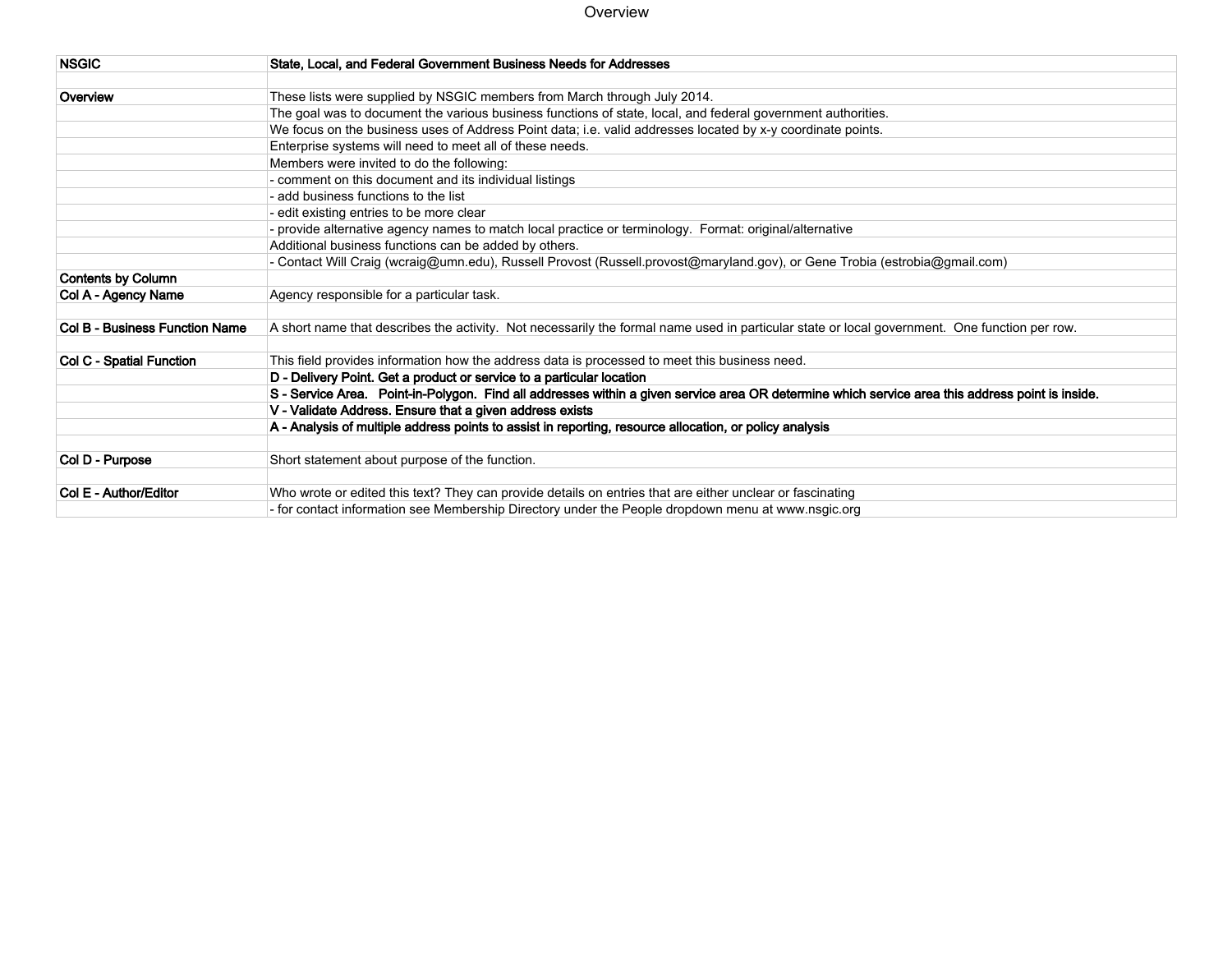| Agency                       | <b>Business Function Name</b>                    | <b>Spatial Function</b><br>--Delivery point<br>--Service area<br>-Validate address<br>--Analysis | Purpose                                                                                                                                                                         | Author        |
|------------------------------|--------------------------------------------------|--------------------------------------------------------------------------------------------------|---------------------------------------------------------------------------------------------------------------------------------------------------------------------------------|---------------|
| "9-1-1"                      | <b>Emergency Call Routing Function</b>           | S                                                                                                | Addresses of landline telephones must be assigned geographic coordinates in<br>order to route calls to the appropriate PSAP (9-1-1 Call Center)                                 | Craig (MN)    |
| $"9-1-1"$                    | <b>Emergency Evacuation</b>                      | Α                                                                                                | Comprehensive set of addressed locations to notify residents and occupants in<br>case of evacuation (phone, door-to-door checks, etc.)                                          | Lowry (CO)    |
| $"9-1-1"$                    | <b>Emergency Response</b>                        | D                                                                                                | Get police / fire / ambulance to emergency incident                                                                                                                             | Craig (MN)    |
| $"9-1-1"$                    | <b>Emergency Call Location</b>                   | D                                                                                                | Latitude/Longitude (GPS) values of incoming cellular calls are used to find the<br>closest address point location to route public safety personnel to the caller's<br>location. | White (RI)    |
| <b>Addressing Authority</b>  | Master Address DB                                | V                                                                                                | Centralized, authoritative address management for applications                                                                                                                  | Sewash (NC)   |
| <b>Addressing Authority</b>  | Address change notification                      | $\vee$                                                                                           | Streamline workflows = cities must notify many organizations about a<br>new/changing address.                                                                                   | Kotz (TC)     |
| Assessor                     | <b>Property Assessment</b>                       | Α                                                                                                | Assessment of addressed structures and complexes on properties                                                                                                                  | Lowry (CO)    |
| Assessor                     | <b>Property Accounting</b>                       | Α                                                                                                | Proxy parcel boundaries                                                                                                                                                         | Lowry (CO)    |
| <b>Central Services</b>      | <b>Customer Service</b>                          | D                                                                                                | Used for customer complaints to determine location of damage to citizens<br>property                                                                                            | Provost (MD)  |
| Clerk of Courts              | Jury Selection                                   | A/V                                                                                              | Assists with setting up jury pools for the court system within municipalities and<br>counties.                                                                                  | De Troye (SC) |
| <b>Clerk and Recorder</b>    | Record-keeping                                   | V                                                                                                | Recordations, motor vehicle records                                                                                                                                             | Lowry (CO)    |
| Department of Aging          | Transportation                                   | D                                                                                                | Determine location of seniors during emergency event for dialysis and other<br>medical needs.                                                                                   | Provost (MD)  |
| <b>Economic Development</b>  | Economic development                             | Α                                                                                                | Determine areas for potential demands, identify opportunities, determine<br>infrastructure needs                                                                                | Lowry (CO)    |
| Employment                   | Community outreach                               | Α                                                                                                |                                                                                                                                                                                 | Lowry (CO)    |
| <b>Environmental Quality</b> | Well Tracking                                    | D                                                                                                | Map the locations of private/public potable water wells                                                                                                                         | Provost (MD)  |
| <b>Health Department</b>     | Sewer permitting                                 | D                                                                                                | Construction approval and monitoring health compliance                                                                                                                          | Lowry (CO)    |
| <b>Health Department</b>     | Record-keeping, community<br>health              | D/A                                                                                              | Vital records; target communities for outreach; epidemiology, track health code<br>violations                                                                                   | Lowry (CO)    |
| <b>Health Department</b>     | Food safety                                      | D                                                                                                | Provide notice to citizens regarding the health and safety of retail food<br>establishments                                                                                     | Lowry (CO)    |
| <b>Housing Authority</b>     | Housing services planning                        | Α                                                                                                | Identify community subsidized housing needs, siting, demography                                                                                                                 | Lowry (CO)    |
| Human services               | Adoption and foster care                         | $\vee$                                                                                           |                                                                                                                                                                                 | Lowry (CO)    |
| Planning/zoning/building     | <b>Airport Planning</b>                          | Α                                                                                                | Supports airport planning and decision support for airport expansions and<br>runway alignment. Supports airport land acquisition and easement projects                          | De Troye (SC) |
| Planning/zoning/building     | <b>Business Regulation</b>                       | S/A                                                                                              | Regulating businesses based on proximity to schools, churches and parks                                                                                                         | Paulus (WA)   |
| Planning/zoning/building     | Permit Tracking                                  | D                                                                                                | Track the lifecycle of construction/building permits.                                                                                                                           | Provost (MD)  |
| Planning/zoning/building     | Code enforcement                                 | D                                                                                                | Visit and track compliance to municipal land use and related codes                                                                                                              | Lowry (CO)    |
| Planning/zoning/building     | Zoning notification                              | S                                                                                                | Mail to all residences within x distance from a zoning change - inc sub-<br>addresses                                                                                           | Kotz (TC)     |
| Planning/zoning/building     | Floodplain Management                            | Α                                                                                                | Determining flood risk by proximity to and/or inclusion flood plains                                                                                                            | Lowry (CO)    |
| Planning/zoning/building     | Monitor Land Use Change                          | A                                                                                                | Identifying change = new development and redevelopment                                                                                                                          | Kotz (TC)     |
| Planning/zoning/building     | Carrying Capacity                                | Α                                                                                                | Used to help determine existing density and determine potential build out.                                                                                                      | Provost (MD)  |
| Planning/zoning/building     | <b>Building inspection</b><br>allocation/routing | D/A                                                                                              | Allocate inspection call locations and provide optimal routing for building<br>inspectors                                                                                       | Steve (AZ)    |
| Planning/zoning/building     | Outreach Planning                                | D/A                                                                                              | Used for analysis to plan effective outreach to different groups                                                                                                                | De Troye (SC) |
| Police Department            | Crime hot spots                                  | A                                                                                                | Map hot spots to plan personnel deployment (cops on dots)                                                                                                                       | Craig (MN)    |
| <b>Police Department</b>     | Sexual offender public notification              | V                                                                                                | Sex offenders database                                                                                                                                                          | Lowry (CO)    |
| <b>Police Department</b>     |                                                  | Α                                                                                                | Locations of registered child care facilities                                                                                                                                   | Lowry (CO)    |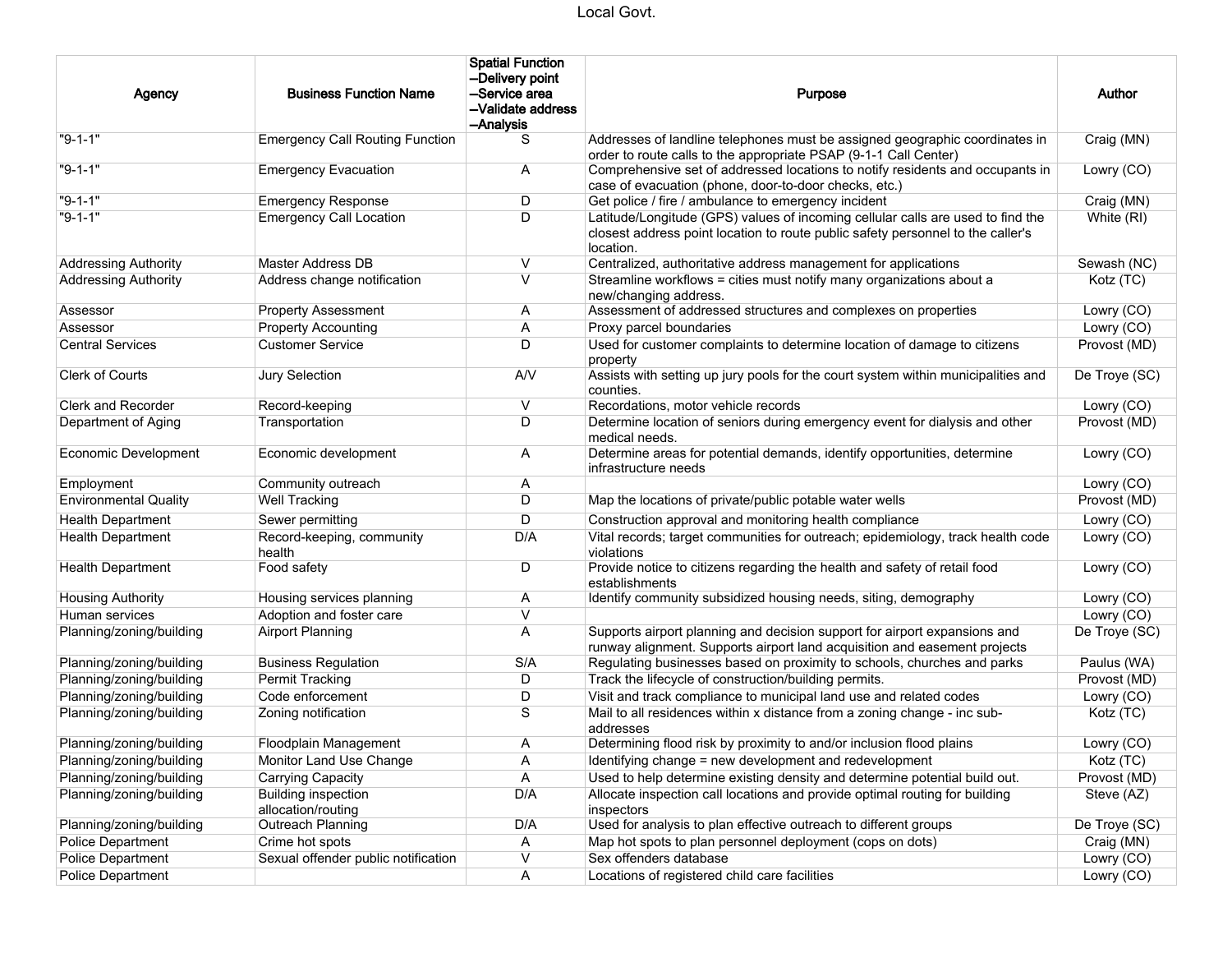### Local Govt.

| Police Department/Public safety | Burn permits                 |     | online application validates against address point                                                                                                                            | Fashoway (MT) |
|---------------------------------|------------------------------|-----|-------------------------------------------------------------------------------------------------------------------------------------------------------------------------------|---------------|
| Police Department/Public safety | Death Reporting              |     | Reporting whether a death has occurred inside or outside of city limits                                                                                                       | Paulus (WA)   |
| Public transit                  | <b>Bus Routing</b>           | A   | determine address point numbers within a distance of a transit route, help to<br>analyze customer base                                                                        | Fashoway (MT) |
| Public transit                  | <b>Bus Routing</b>           |     | current transit offers curb to curb service, validate and identify address point                                                                                              | Fashoway (MT) |
| School Board                    | School Attendance Assignment | C   | Provide notice to citizens regarding assigned school districts                                                                                                                | Provost (MD)  |
| School Board                    | School Attendance Assignment | A   | Intradistrict school assignment and distribution (population and ethnic balance)                                                                                              | Lowry (CO)    |
| School Board                    | <b>School Registration</b>   | S/V | Student registration / self-service (statewide application)                                                                                                                   | Sewash (NC)   |
| School Board                    | School Bus Routing           | A   | Plan bus routes to minimize travel times, vehicles used, and walk distances.                                                                                                  | Craig (MN)    |
| Storm drainage permitting       | Environmental Management     | D   | Assessing impervious surface run-off fees and associating per address                                                                                                         | Lowry (CO)    |
| Streets/Utilities               | <b>Project Management</b>    | A   | Capital improvement planning and tracking                                                                                                                                     | Lowry (CO)    |
| Treasurer                       | Tax notification             |     | Mail tax assessments                                                                                                                                                          | Lowry (CO)    |
| Utilities                       | Service call                 | D/V | identify location for service call                                                                                                                                            | Fashoway (MT) |
| Voter registration              | Register a new voter         | V   | Confirm that application address matches approved list                                                                                                                        | Craig (MN)    |
| Voter registration              | <b>Precinct Assignment</b>   | S   | Automated voters the appropriate precinct/ballot after initial registration or<br>change of address or reprecincting                                                          |               |
| Voter registration              | <b>Ballot distribution</b>   |     | Mail voter ballots                                                                                                                                                            | Lowry (CO)    |
| Water utility                   | Meter repair                 |     | Deploy staff to fix a faulty meter                                                                                                                                            | Craig (MN)    |
| Water utility                   | <b>Billing</b>               | D/V | Bills are sent to meter address locations (multiple meters and addresses in<br>same building, addresses could have different street names for buildings on<br>street corners) | White (RI)    |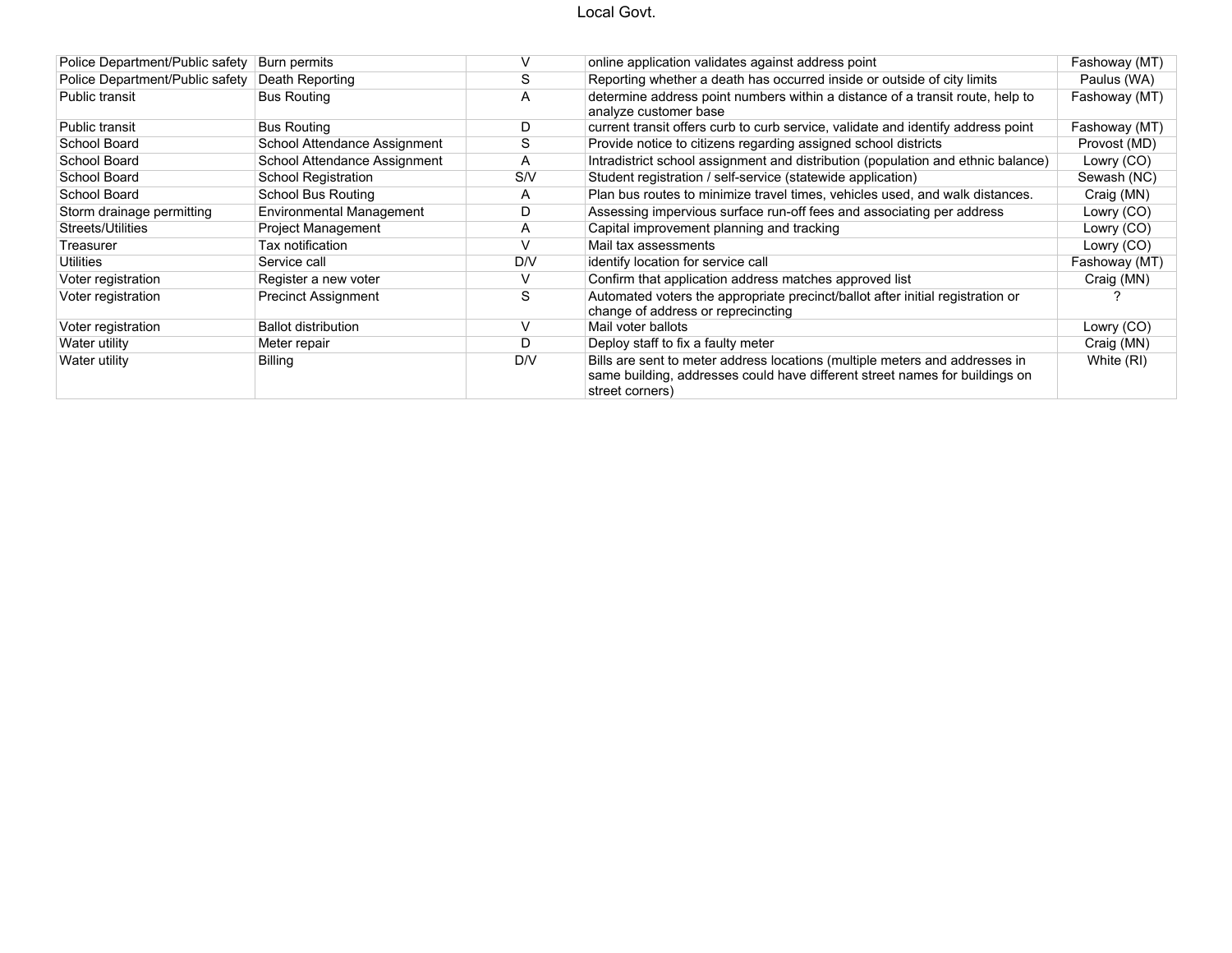| Agency                            | <b>Business Function Name</b>                         | <b>Spatial Function</b><br>--Delivery point<br>-Service area<br>--Validate address<br>--Analysis | Purpose                                                                                                                                                                                                                                                                                                                                                                                                                      | Author                      |
|-----------------------------------|-------------------------------------------------------|--------------------------------------------------------------------------------------------------|------------------------------------------------------------------------------------------------------------------------------------------------------------------------------------------------------------------------------------------------------------------------------------------------------------------------------------------------------------------------------------------------------------------------------|-----------------------------|
| NG911 Statewide<br>implementation | <b>Emergency Call Routing Function</b>                | S                                                                                                | Addresses of landline telephones must be assigned geographic coordinates in order to route Craig (MN) - Smith<br>calls to the appropriate PSAP (9-1-1 Call Center)                                                                                                                                                                                                                                                           | (ME)                        |
| NG911 Statewide<br>implementation | <b>Emergency Evacuation</b>                           | A                                                                                                | Comprehensive set of addressed locations to notify residents and occupants in case of<br>evacuation (phone, door-to-door checks, etc.)                                                                                                                                                                                                                                                                                       | Lowry (CO) -<br>Smith (ME)  |
| NG911 Statewide<br>implementation | <b>Emergency Response</b>                             | D                                                                                                | Get police / fire / ambulance to emergency incident                                                                                                                                                                                                                                                                                                                                                                          | Craig (MN) - Smith<br>(ME)  |
| NG911 Statewide<br>implementation | <b>Emergency Call Location</b>                        | D                                                                                                | Latitude/Longitude (GPS) values of incoming cellular calls are used to find the closest<br>address point location to route public safety personnel to the caller's location.                                                                                                                                                                                                                                                 | White (RI) - Smith<br>(ME)  |
| Agriculture                       | Licensing                                             | D/S/V/A                                                                                          | Delivery of licenses to holders. Determining inspection areas. Validating addresses for<br>delivery and geocoding. Analysis of trends.                                                                                                                                                                                                                                                                                       | Ross (MN)                   |
| Agriculture                       | Compliance                                            | S/V/A                                                                                            | Determining inspection areas. Initial point for facility locations. Analysis of trends.                                                                                                                                                                                                                                                                                                                                      | Ross (MN)                   |
| Agriculture                       | Marketing                                             | V/A                                                                                              | Initial point for Minnesota Grown locations. Analysis of trends.                                                                                                                                                                                                                                                                                                                                                             | Ross (MN)                   |
| <b>Broadband</b>                  | <b>Broadband access</b>                               | S                                                                                                | Getting access to underserved communities or single residences                                                                                                                                                                                                                                                                                                                                                               | Rogers (WY)                 |
| Common to all                     | Asset management                                      | S                                                                                                | Mapping locations of offices, equipment, supplies, etc.                                                                                                                                                                                                                                                                                                                                                                      | Rogers (WY)                 |
| Corrections                       | <b>Offender Community Reentry</b>                     | S/V/A                                                                                            | Ensure that valid addresses are entered for returning prisoners; track the number and<br>concentration of released prisoners in communities; assess the community-level factors that<br>influence the numbers of offenders in certain communities; assess the resources available<br>for offenders in communities; assess the impact that these offenders have on communities,<br>track released offenders under supervision | Ross (MN)                   |
| Courts                            | Offender address V&V                                  | D/V                                                                                              | Verify offender-provided addresses for court documents                                                                                                                                                                                                                                                                                                                                                                       | Sewash (NC)                 |
| Education                         | School bus routing                                    | D/A                                                                                              | Efficient school bus routing given student addresses                                                                                                                                                                                                                                                                                                                                                                         | Rogers (WY)                 |
| Education                         | Student placement                                     | S/A                                                                                              | Identifying which school students should attend given residence, analyzing local school' take<br>rates', keeping foster children within the same school area if possible (minimize disruption)                                                                                                                                                                                                                               | Rogers (WY)/<br>Arabas (OR) |
| Employment                        | Employment reports                                    | S/A                                                                                              | Location of employment sites (not headquarters)                                                                                                                                                                                                                                                                                                                                                                              | Craig (MN)                  |
| Employment                        | Worker residence                                      | S                                                                                                | Home city or tract of employees, with tie to place of employment                                                                                                                                                                                                                                                                                                                                                             | Craig (MN)                  |
| Employment                        | Matching Job Seekers to Job<br>Opportunities          | S                                                                                                | Proximity searches (e.g. within 35 miles) can be used to filter job opportunities for job<br>seekers if planar geographic coordinates are found for street addresses on both sides of the<br>job search                                                                                                                                                                                                                      | Granberg (UT)               |
| Employment                        | Matching training opportunities to<br>vacancies/needs | S                                                                                                | Target training opportunities to where unemployment is higher or where companies are<br>actively recruiting                                                                                                                                                                                                                                                                                                                  | Rogers (WY)                 |
| <b>Family Services</b>            | Foster Kids                                           | S                                                                                                | Determine where to place foster kids so they can stay in the same school                                                                                                                                                                                                                                                                                                                                                     | Rogers (WY)                 |
| Health                            | <b>Vital Statistics</b>                               | S                                                                                                | Report births and deaths by city and county                                                                                                                                                                                                                                                                                                                                                                                  | Craig (MN)                  |
| Health                            | Distance to providers                                 | Α                                                                                                | Determine distance patients are from health care providers                                                                                                                                                                                                                                                                                                                                                                   | Rogers (WY)                 |
| Health                            | Health advisories                                     | Α                                                                                                | Monitor and report major health issues as they arise                                                                                                                                                                                                                                                                                                                                                                         | Craig (MN)                  |
| Health                            | Locate disease occurrence                             | Α                                                                                                | Identify clusters of major diseases for statistical analysis (e.g. epidemiology)                                                                                                                                                                                                                                                                                                                                             | Provost (MD)                |
| Health                            | Special Needs Registry                                | D                                                                                                | Voluntary registry for people with special needs located using statewide address points                                                                                                                                                                                                                                                                                                                                      | White (RI)                  |
| Health                            | <b>Track Immunizations</b>                            | V/A                                                                                              | Validating addresses of patients that receive immunizations, analysis.                                                                                                                                                                                                                                                                                                                                                       | Ross (MN)                   |
| Health                            | Well Management                                       | V/A                                                                                              | Validating addresses of wells that are drilled, analysis.                                                                                                                                                                                                                                                                                                                                                                    | Ross (MN)                   |
| Health                            |                                                       | D/S/V                                                                                            | Locate those who receive Medicaid and assure they are within State                                                                                                                                                                                                                                                                                                                                                           | Lowry (CO)                  |
| Health                            |                                                       | Α                                                                                                | Locate those who may be eligible for health care coverage                                                                                                                                                                                                                                                                                                                                                                    | Lowry (CO)                  |
| Housing                           | Housing subsidies                                     | S                                                                                                | Report state housing subsidies by city and county                                                                                                                                                                                                                                                                                                                                                                            | Craig (MN)                  |
| Housing and Finance               | Public housing services                               | D/S/V                                                                                            | Analysis for location of Public housing, verification of residents or potential residents,<br>homelessness                                                                                                                                                                                                                                                                                                                   | Ross (MN)                   |
| <b>Human Services</b>             | State and Local Services                              | A/D/S                                                                                            | Identify clusters of clients and plan/analyze/select service providers (ex. Meals on Wheels)                                                                                                                                                                                                                                                                                                                                 | Craig (MN)                  |
| <b>Human Services</b>             | Examination of relationships by<br>geography          | D/S/A                                                                                            | Examine statistical relationships, both descriptive and inferential, using geographic-based<br>tools, in order to better understand how relationships amongst healthcare related variables<br>vary as a function of geography.                                                                                                                                                                                               | Ross (MN)                   |
| Human services                    | Health care accessibility                             | D/S/A                                                                                            | Determine recipient availability to health care services                                                                                                                                                                                                                                                                                                                                                                     | Ross (MN)                   |
| <b>Human Services</b>             |                                                       |                                                                                                  |                                                                                                                                                                                                                                                                                                                                                                                                                              | Lowry (CO)                  |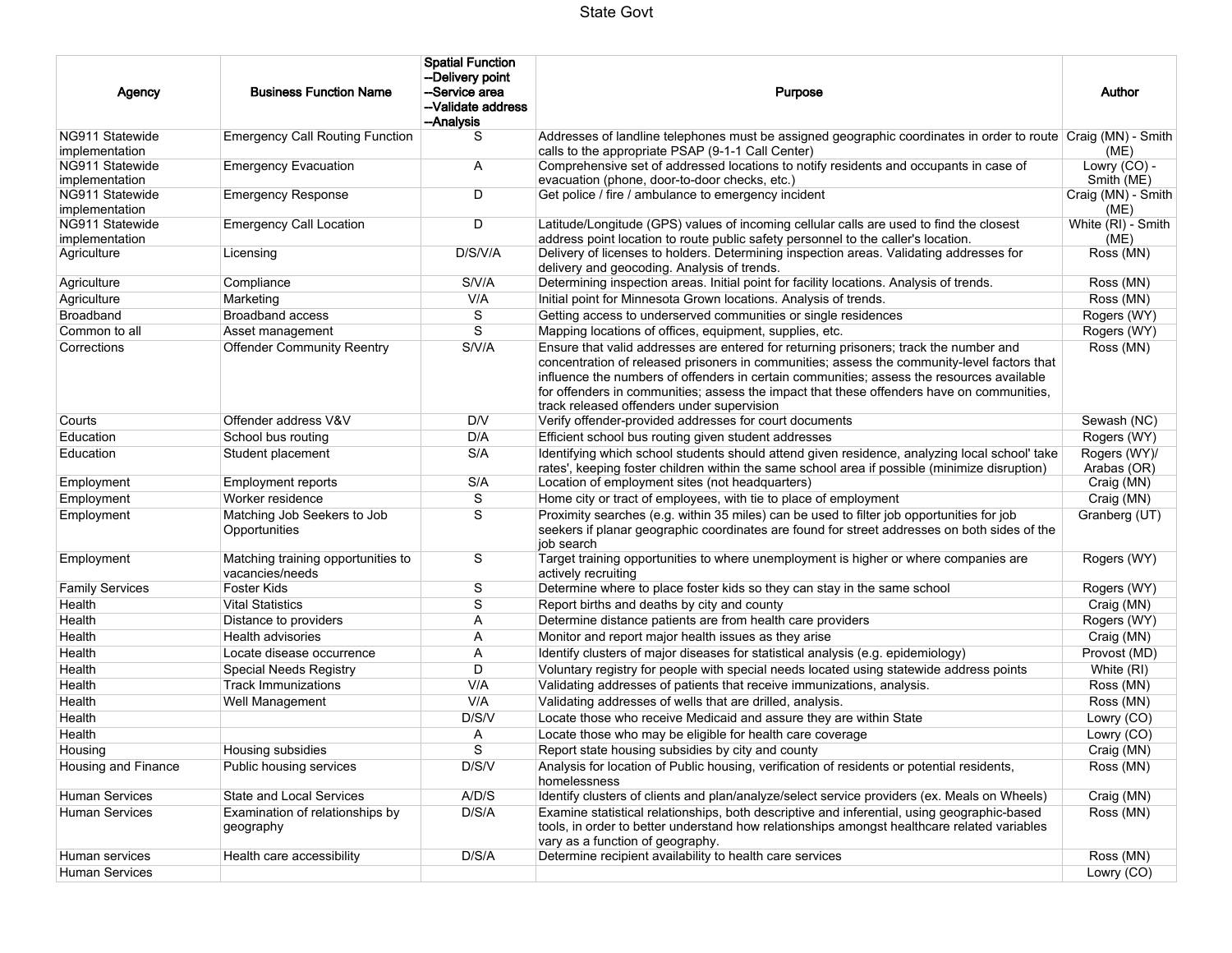### State Govt

| IT                                        | <b>Business Analytics</b>                   | V/A         | Support for analysis across business databases                                                                                                                                                                                                                                                                                                                                                                                                                                                                   | Sewash (NC)   |
|-------------------------------------------|---------------------------------------------|-------------|------------------------------------------------------------------------------------------------------------------------------------------------------------------------------------------------------------------------------------------------------------------------------------------------------------------------------------------------------------------------------------------------------------------------------------------------------------------------------------------------------------------|---------------|
| IT                                        | Address V&V                                 | D/S/V       | Address V&V services to non-spatial applications                                                                                                                                                                                                                                                                                                                                                                                                                                                                 | Sewash (NC)   |
| IT / Health                               | <b>Quality Analytics</b>                    | V/A         | When dealing with millions of addresses in a dynamic system the quality of the address<br>location is very important to understanding distribution and critical when dealing with<br>consideration of service providers. In the large system address return to being a table and<br>related values rather than a spatial and dynamic values.                                                                                                                                                                     | Vanhook (AL)  |
| IT / Location Based<br>Services           | Place as a data type                        | D/V/A       | In the advancing of location aware systems (like Google) Place(s) have become a moving<br>target with many definitions. A place is a described location that related to a well-known<br>location that may have many GIS or coordinate specific location based on the actual use of<br>the Place (center, door, driveway, map A vs B, mail box, building(s)). Which leads us to well-<br>known-IDs, intelligence, and relative values. The coordinates and address are attributes of<br>the Place as a data type. | Vanhook (AL)  |
| Legislature                               | Constituent comments                        | V           | Confirm that a submitted comment come from a person legislator represents                                                                                                                                                                                                                                                                                                                                                                                                                                        | Craig (MN)    |
| <b>Licensing Boards</b>                   | Licensing and certification                 | S/V         | License, registrations, and certifications for contractors, veterinarians, and other professions                                                                                                                                                                                                                                                                                                                                                                                                                 | Ross (MN)     |
| <b>National Guard</b>                     | Emergency response                          | D           | Direct troops to emergency location; identify places to protect as sentinels                                                                                                                                                                                                                                                                                                                                                                                                                                     | Craig (MN)    |
| <b>Natural Resources</b>                  | <b>Hunting Enforcement</b>                  | Α           | Helps indicates where certain hunting activities can and can't take place using structure<br>locations                                                                                                                                                                                                                                                                                                                                                                                                           | De Troye (SC) |
| <b>Natural Resources</b>                  | Permitting                                  | D/A         | Assists with agricultural and NPDES permitting reviews                                                                                                                                                                                                                                                                                                                                                                                                                                                           | De Troye (SC) |
| <b>Natural Resources</b>                  | Wildland fire                               | D/A         | Wildland fire response, planning                                                                                                                                                                                                                                                                                                                                                                                                                                                                                 | Fashoway (MT) |
| <b>Natural Resources</b>                  | Fishing/Hunting license<br>administration   | D/V         | Verify addresses of submitted applications. Mail renewal notices.                                                                                                                                                                                                                                                                                                                                                                                                                                                | Craig (MN)    |
| <b>Natural Resources</b>                  | Park reports and planning                   | A           | Identify residential location of users of each state park                                                                                                                                                                                                                                                                                                                                                                                                                                                        | Craig (MN)    |
| <b>Natural Resources</b>                  | Park and camping reservations               | A           | Verify residential location of users of each state park                                                                                                                                                                                                                                                                                                                                                                                                                                                          | Ross MN       |
| Natural Resources/EQ                      | <b>Facility Registry</b>                    | D/S/V/A     | EPA facility registry, cross-referencing among programs                                                                                                                                                                                                                                                                                                                                                                                                                                                          | Sewash (NC)   |
| Planning/zoning/building                  | <b>Airport Planning</b>                     | A           | Supports airport planning and decision support for airport expansions and runway alignment.<br>Supports airport land acquisition and easement projects                                                                                                                                                                                                                                                                                                                                                           | De Troye (SC) |
| Planning/zoning/building                  | Outreach Planning                           | D/A         | Used for analysis to plan effective outreach to different groups                                                                                                                                                                                                                                                                                                                                                                                                                                                 | De Trove (SC) |
| Planning                                  | Parcel boundary maintenance                 | V           | Identify location of land ownership records with missing X/Y coordinates                                                                                                                                                                                                                                                                                                                                                                                                                                         | Provost (MD)  |
| Planning                                  | Population Analysis & Reporting             | S/A         | Aggregating confidential client data to census tracts and other geography for population<br>analysis and reporting                                                                                                                                                                                                                                                                                                                                                                                               | Paulus (WA)   |
| Planning                                  | <b>Business Regulation</b>                  | S/A         | Regulating businesses based on proximity to schools, churches and parks                                                                                                                                                                                                                                                                                                                                                                                                                                          | Paulus (WA)   |
| <b>Public Safety</b>                      | Drivers License administration              | D/V         | Verify addresses of submitted applications. Mail renewal notices.                                                                                                                                                                                                                                                                                                                                                                                                                                                | Craig (MN)    |
| <b>Public Safety</b>                      | Automobile license administration           | D/V         | Verify addresses of submitted applications. Mail renewal notices.                                                                                                                                                                                                                                                                                                                                                                                                                                                | Craig (MN)    |
| <b>Public Safety</b>                      | Liquor & Gambling license<br>administration | D/V         | License application and renewal                                                                                                                                                                                                                                                                                                                                                                                                                                                                                  | Craig (MN)    |
| <b>Public Safety</b>                      | Sex Offender Registry                       | D/V         | Current location of level 3 sex offenders                                                                                                                                                                                                                                                                                                                                                                                                                                                                        | Craig (MN)    |
| <b>Public Safety</b>                      | emergency Management                        | D/S/V       | Locations of facilities, assets, resources                                                                                                                                                                                                                                                                                                                                                                                                                                                                       | Ross (MN)     |
| <b>Public Safety</b>                      | 8-1-1 Call Before You Dig Centers           | S           | Determine location of planned excavation or ground disturbing construction activities so that<br>utility marking services can be appropriately notified                                                                                                                                                                                                                                                                                                                                                          | Granberg (UT) |
| Public Service Commission Utility outages |                                             | S           | Determine which residences are affected by utility outages                                                                                                                                                                                                                                                                                                                                                                                                                                                       | Rogers (WY)   |
| Revenue                                   | Sales tax administration                    | S           | Determine appropriate local sales tax for at point of delivery sales (mail/internet/local<br>delivery)                                                                                                                                                                                                                                                                                                                                                                                                           | Craig (MN)    |
| Revenue                                   | Streamline sales tax                        | S           | Some states may find it worthwhile to go beyond the standard zip+4                                                                                                                                                                                                                                                                                                                                                                                                                                               | Craig (MN)    |
| Revenue                                   | Sales tax reports                           | A           | Report total sales by tract and city                                                                                                                                                                                                                                                                                                                                                                                                                                                                             | Craig (MN)    |
| Revenue                                   | Income tax administration                   | V/D         | Verify addresses of individuals and families                                                                                                                                                                                                                                                                                                                                                                                                                                                                     | Craig (MN)    |
| Revenue                                   | Property tax administration                 | A           | Identify differences between the assessed value and prices paid for recent sales                                                                                                                                                                                                                                                                                                                                                                                                                                 | Craig (MN)    |
| Revenue                                   | Vehicle tax administration                  | S/V         | Calculate tax assessment for vehicle tax                                                                                                                                                                                                                                                                                                                                                                                                                                                                         | Sewash (NC)   |
| Secretary of State                        | Precinct location finder                    | S           | Direct voters to the proper polling location                                                                                                                                                                                                                                                                                                                                                                                                                                                                     | Craig (MN)    |
| Tourism                                   | Location of recreation assets               | D/S/V       | Locations of recreations sites activities places of interest, hotel/motel/BB, etc. Proximity<br>search and routing                                                                                                                                                                                                                                                                                                                                                                                               | Ross (MN)     |
| Transportation                            | Crash reports                               | A           | Locate and report accidents                                                                                                                                                                                                                                                                                                                                                                                                                                                                                      | Craig (MN)    |
| Transportation                            | Airport proximity                           | $\mathbf S$ | Determine if residences are too close to airport runways                                                                                                                                                                                                                                                                                                                                                                                                                                                         | Rogers (WY)   |
| Transportation                            | Facility management                         | D           | Managing, operating and improving the state's transportation facilities                                                                                                                                                                                                                                                                                                                                                                                                                                          | Provost (MD)  |
| <b>Veterans Administration</b>            | Veterans services                           | D/S/V       | Aligning veterans with services, verification of home address                                                                                                                                                                                                                                                                                                                                                                                                                                                    | Ross (MN)     |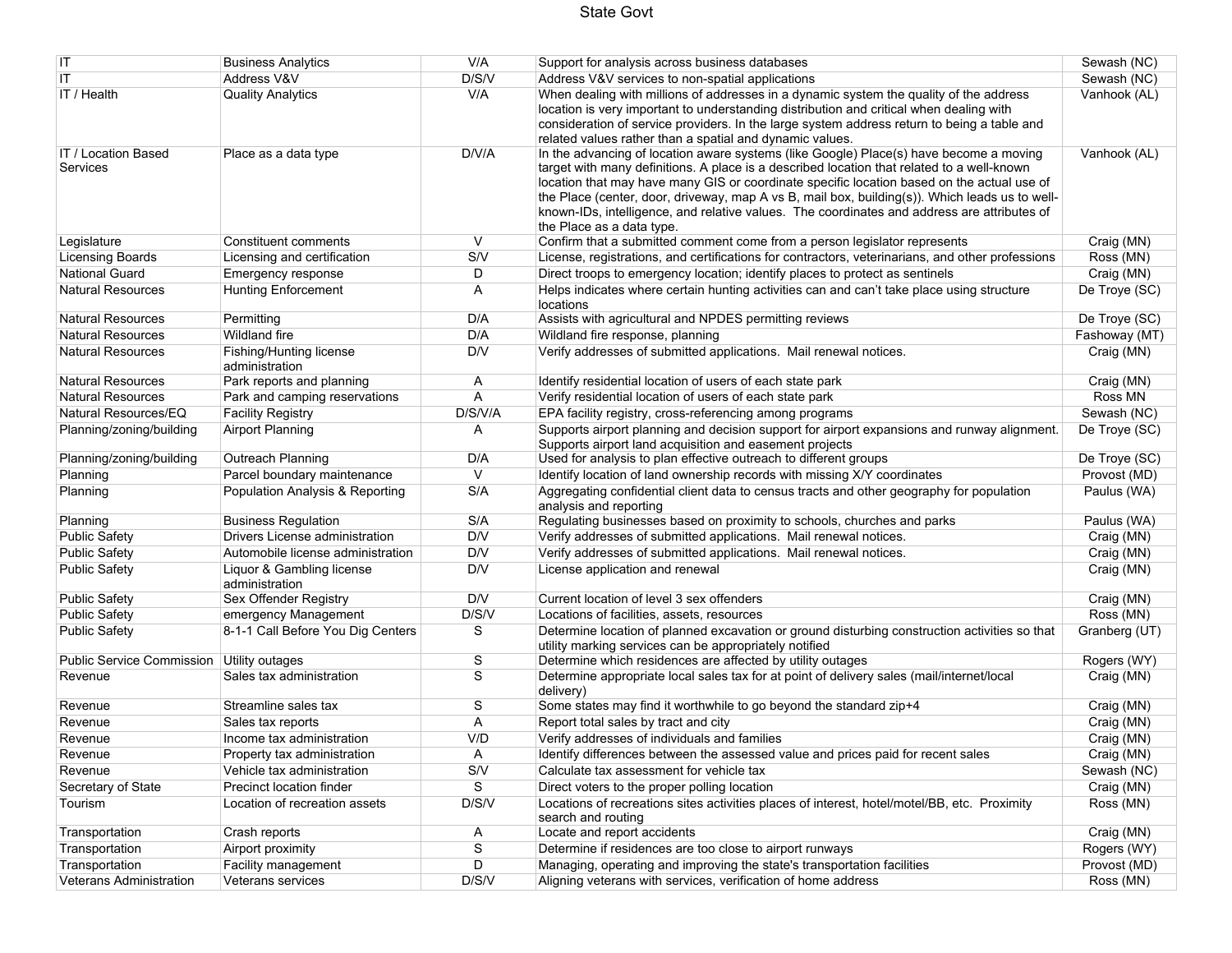| Agency                                                                                         | <b>Business Function Name</b>         | <b>Spatial Function</b><br>--Delivery point<br>-Service area<br>-Validate address<br>--Analysis | <b>Purpose</b>                                                                                                                                                                                                                                                                                                                                                                                                                                                                                                                                                                                                                                                                                                                                                                                                                                                                                                                                                                                                                                                                                                                                                                                                                                                                                                                                                               | Author/                                                         |
|------------------------------------------------------------------------------------------------|---------------------------------------|-------------------------------------------------------------------------------------------------|------------------------------------------------------------------------------------------------------------------------------------------------------------------------------------------------------------------------------------------------------------------------------------------------------------------------------------------------------------------------------------------------------------------------------------------------------------------------------------------------------------------------------------------------------------------------------------------------------------------------------------------------------------------------------------------------------------------------------------------------------------------------------------------------------------------------------------------------------------------------------------------------------------------------------------------------------------------------------------------------------------------------------------------------------------------------------------------------------------------------------------------------------------------------------------------------------------------------------------------------------------------------------------------------------------------------------------------------------------------------------|-----------------------------------------------------------------|
| US Census                                                                                      | Population census and<br>demographics | V/A                                                                                             | Decennial enumeration of US population; Current Surveys;<br>population/location-based allocation of federal funds, mailing,<br>personal visit, survey sample frame, visualization and analysis,<br>Maintaining Master Address File                                                                                                                                                                                                                                                                                                                                                                                                                                                                                                                                                                                                                                                                                                                                                                                                                                                                                                                                                                                                                                                                                                                                           | Arabas (OR)                                                     |
| <b>FEMA</b>                                                                                    |                                       | D/V/S/A                                                                                         | Determine cost and need for Individual Assistance after natural<br>and man-made disasters                                                                                                                                                                                                                                                                                                                                                                                                                                                                                                                                                                                                                                                                                                                                                                                                                                                                                                                                                                                                                                                                                                                                                                                                                                                                                    | Lowry (CO)                                                      |
|                                                                                                |                                       | D/V/S/A                                                                                         | "We use parcel, address and flood plain information initially to give<br>our management an estimate of the possible residential damage<br>in the area. The Situational Awareness maps and reports we<br>create help our management use our donor's contributions more<br>effectively by better estimating the number of Disaster<br>Assessment and Client Casework volunteers to deploy. Without<br>GIS data, we have counted the number of roof tops from online<br>images to estimate the number of residence that might have been<br>damaged. This process is very time consuming and does not<br>provide a good estimate where the damage is widespread and/or<br>in heavily treed areas.<br>Additionally we are working to incorporate the GIS information in<br>our operational disaster response efforts. We are starting to<br>implement processes that more quickly direct our Disaster<br>Assessment and Client Caseworkers to areas with residential<br>damage. We also use the address and parcel information to help<br>identify the addresses of totally destroyed homes. This is<br>especially important when a tornado, hurricane or flood destroys a<br>whole neighborhood. We want to give our clients and neighbors<br>the assistance they need as soon as we can. Data such as GIS<br>parcel, address, flood plain and other GIS information can help us | Lowry (CO) via<br>Diane Ambrose of<br>the American Red<br>Cross |
| <b>US Red Cross</b><br><b>NIFC</b>                                                             |                                       | S/A                                                                                             | provide assistance sooner."<br>Wildland Fire Decision Support System                                                                                                                                                                                                                                                                                                                                                                                                                                                                                                                                                                                                                                                                                                                                                                                                                                                                                                                                                                                                                                                                                                                                                                                                                                                                                                         | Lowry (CO)                                                      |
| Bureau of Ocean<br>Energy Management,<br>Office of Research and<br>Methodology                 |                                       | V/A                                                                                             | regulatory/enforcement                                                                                                                                                                                                                                                                                                                                                                                                                                                                                                                                                                                                                                                                                                                                                                                                                                                                                                                                                                                                                                                                                                                                                                                                                                                                                                                                                       | Irby (Census<br>Bureau)                                         |
| <b>Centers for Disease</b><br>Control and Prevention,<br>Office of Research and<br>Methodology |                                       | V/A                                                                                             | mailing, personal visit, survey sample frame, emergency<br>response, regulatory/enforcement, visualization and analysis,<br>surveillance activities, licensure,                                                                                                                                                                                                                                                                                                                                                                                                                                                                                                                                                                                                                                                                                                                                                                                                                                                                                                                                                                                                                                                                                                                                                                                                              | Irby (Census<br>Bureau)                                         |
| <b>Consumer Financial</b><br><b>Protection Bureau</b>                                          |                                       | A                                                                                               | fraud mitigation, risk assessment                                                                                                                                                                                                                                                                                                                                                                                                                                                                                                                                                                                                                                                                                                                                                                                                                                                                                                                                                                                                                                                                                                                                                                                                                                                                                                                                            | Irby (Census<br>Bureau)                                         |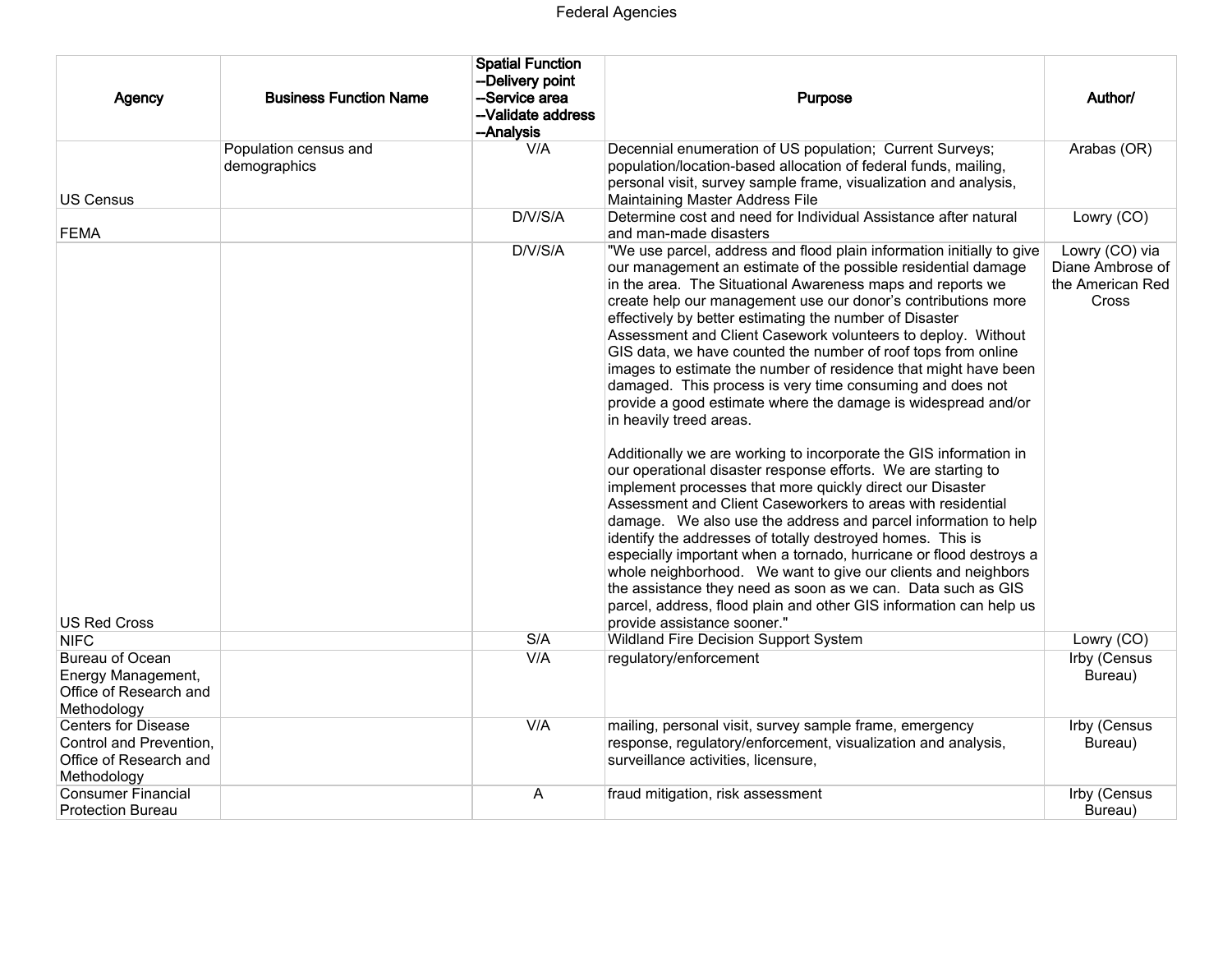# Federal Agencies

| Department of Defense,<br>Office of Deputy Under<br>Secretary of Defense,<br>Installations &<br>Environment                                                                                                                           | D/V/A   | mailing, emergency response, visualization and analysis, facility<br>management                                                                                                                                                                                                                                                                                                                                                                                                                                                         | Irby (Census<br>Bureau)        |
|---------------------------------------------------------------------------------------------------------------------------------------------------------------------------------------------------------------------------------------|---------|-----------------------------------------------------------------------------------------------------------------------------------------------------------------------------------------------------------------------------------------------------------------------------------------------------------------------------------------------------------------------------------------------------------------------------------------------------------------------------------------------------------------------------------------|--------------------------------|
| Department of<br>Homeland<br>Security/Federal<br>Emergency<br>Management Agency,<br>National Response<br>Framework, National<br>Preparedness System,<br>and Presidential Policy<br>Directive (PPD) 8:<br><b>National Preparedness</b> | D/V/A   | Preparedness and planning, Situational awareness, Analytics and<br>assessments (e.g. damage assessments, exposure and impact<br>assessments, etc.), Decision making, Resource allocation,<br>staging, and deployment; Provisioning of services to disaster<br>survivors and public entities; incident response such as survivor<br>identity validation and eligibility, individual housing assistance, and<br>public assistance, geospatial damage assessments (and possible<br>grant assistance); Insurance studies; search and rescue | Irby (Census<br>Bureau)        |
| Department of Housing<br>and Urban<br>Development, Policy<br>Development &<br>Research                                                                                                                                                | D/V/S/A | mailing, survey sample frame, emergency response,<br>regulatory/enforcement, visualization and analysis                                                                                                                                                                                                                                                                                                                                                                                                                                 | Irby (Census<br>Bureau)        |
| Department of the<br>Interior, U.S. Fish and<br><b>Wildlife Service</b>                                                                                                                                                               | D/V/A   | mailing, personal visit, emergency response,<br>regulatory/enforcement, visualization and analysis, property<br>inventory of buildings                                                                                                                                                                                                                                                                                                                                                                                                  | Irby (Census<br>Bureau)        |
| <b>Federal Housing</b><br>Finance Agency                                                                                                                                                                                              | A       | match transactions for the purpose of estimating FHFA's suite of<br>house price indexes                                                                                                                                                                                                                                                                                                                                                                                                                                                 | Irby (Census<br>Bureau)        |
| <b>General Services</b><br>Administration, Office of<br>Governmentwide<br>Policy; Office of Real<br><b>Property Asset</b><br>Management                                                                                               | D/V/A   | emergency response, regulatory/enforcement, visualization and<br>analysis, asset management, project management, data collection                                                                                                                                                                                                                                                                                                                                                                                                        | <b>Irby (Census</b><br>Bureau) |
| <b>Library of Congress</b>                                                                                                                                                                                                            | D/A     | mailing, visualization and analysis                                                                                                                                                                                                                                                                                                                                                                                                                                                                                                     | Irby (Census<br>Bureau)        |
| <b>National Geospatial</b><br>Intelligence Agency,<br>Office of Chief<br>Information Officer                                                                                                                                          | D/A     | emergency response                                                                                                                                                                                                                                                                                                                                                                                                                                                                                                                      | Irby (Census<br>Bureau)        |
| National Oceanic and<br>Atmospheric<br>Administration, Office of<br>Response and<br>Restoration                                                                                                                                       | D/A     | Emergency response and post-disaster cleanup management                                                                                                                                                                                                                                                                                                                                                                                                                                                                                 | <b>Irby (Census</b><br>Bureau) |
| National Oceanic and<br>Atmospheric<br>Administration, National<br>Marine Fisheries<br>Service                                                                                                                                        | V/A     | Permit management and verification                                                                                                                                                                                                                                                                                                                                                                                                                                                                                                      | <b>Irby (Census</b><br>Bureau) |